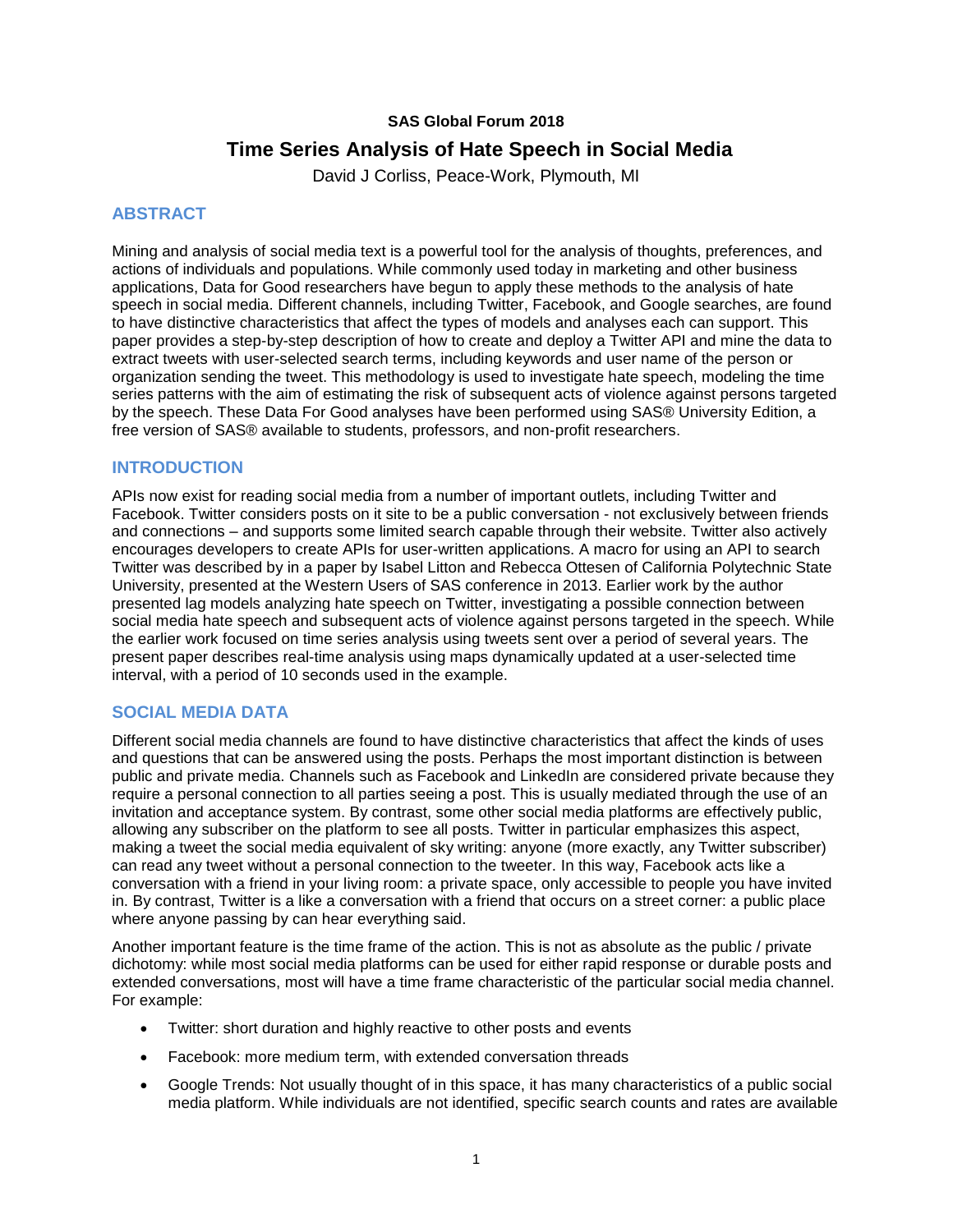to the public. Because the searches captured in Google Trends shows what people are thinking about, considering, and planning to do in the future, it functions as a leading indicator - the internet equivalent of Durable Goods – and therefore may have predictive power than other channels.

At this time, most tools re able to explore only text, not images. YouTube and Instagram – the #2 and #4 Social Media channels at this time – have no effective means to mine images at this time

# **MINING TWITTER DATA WITH SAS**

Twitter allows independent developers to create their own applications with search capability using an API. available at no cost. Twitter encourages these new applications by making the API available at no cost to registered developers, providing a web page to register for an API, and instructions analyzed implementation. SAS Support has a page on importing tweets:

[http://blogs.sas.com/content/sascom/2013/12/12/how-to-import-twitter-tweets-in-sas-data-step-using](http://blogs.sas.com/content/sascom/2013/12/12/how-to-import-twitter-tweets-in-sas-data-step-using-oauth-2-authentication-style/)[oauth-2-authentication-style/.](http://blogs.sas.com/content/sascom/2013/12/12/how-to-import-twitter-tweets-in-sas-data-step-using-oauth-2-authentication-style/) An excellent paper on setting up a Twitter API in a SAS program has been written by Isabel Litton and Rebecca Ottesen of California Polytechnic State University. The tweets analyzed in the following section were pulled using a modification of the Litton-Ottesen macro %GrabTweet.

In the mining and analysis of Twitter feeds, a five-step process is recommended:

- 1. Register with Twitter as a developer to get access
- 2. Create an API to deploy search terms and receive tweets
- 3. Create a program to deploy the API, obtain tweets, and parse the Twitter stream into a SAS dataset
- 4. Perform exploratory data analysis on a few tweets to find the best search terms for the investigation
- 5. Extract and analyze a large number of tweets pulled using the preferred search terms

The process begins with registering with Twitter as an app developer at

[https://dev.twitter.com/oauth/overview.](https://dev.twitter.com/oauth/overview) Twitter, which encourages users to develop and implement an API in their web applications, provides detailed instructions for requesting APIs, which are available at no financial cost to the user. Once the on-line registration process is complete, Twitter will send three important articles by email:

- consumerKey this serves as a Twitter User ID
- consumerSecret this is the login password to the Twitter system
- Bearer Token: This combines the roles of consumerKey and consumerSecret to provide a single text string to be deployed in SAS code to access tweets.

It is strongly advised to keep all three highly secure. When deploying this information in SAS code, a FILENAME statement should be used to read this information from a secure location. These should not be hard-coded into SAS programs!

The following code can be used to deploy a registered Twitter developer ID to obtain tweets. It includes the parameter TYPE, which Twitter uses to determine the type of tweets to be extracted. Options for the TYPE parameter include

- Popular the most popular tweets containing the selected search terms
- Recent the most recent tweets containing the selected search terms
- Mixed  $-$  a mix of recent tweets and the most popular from further back in time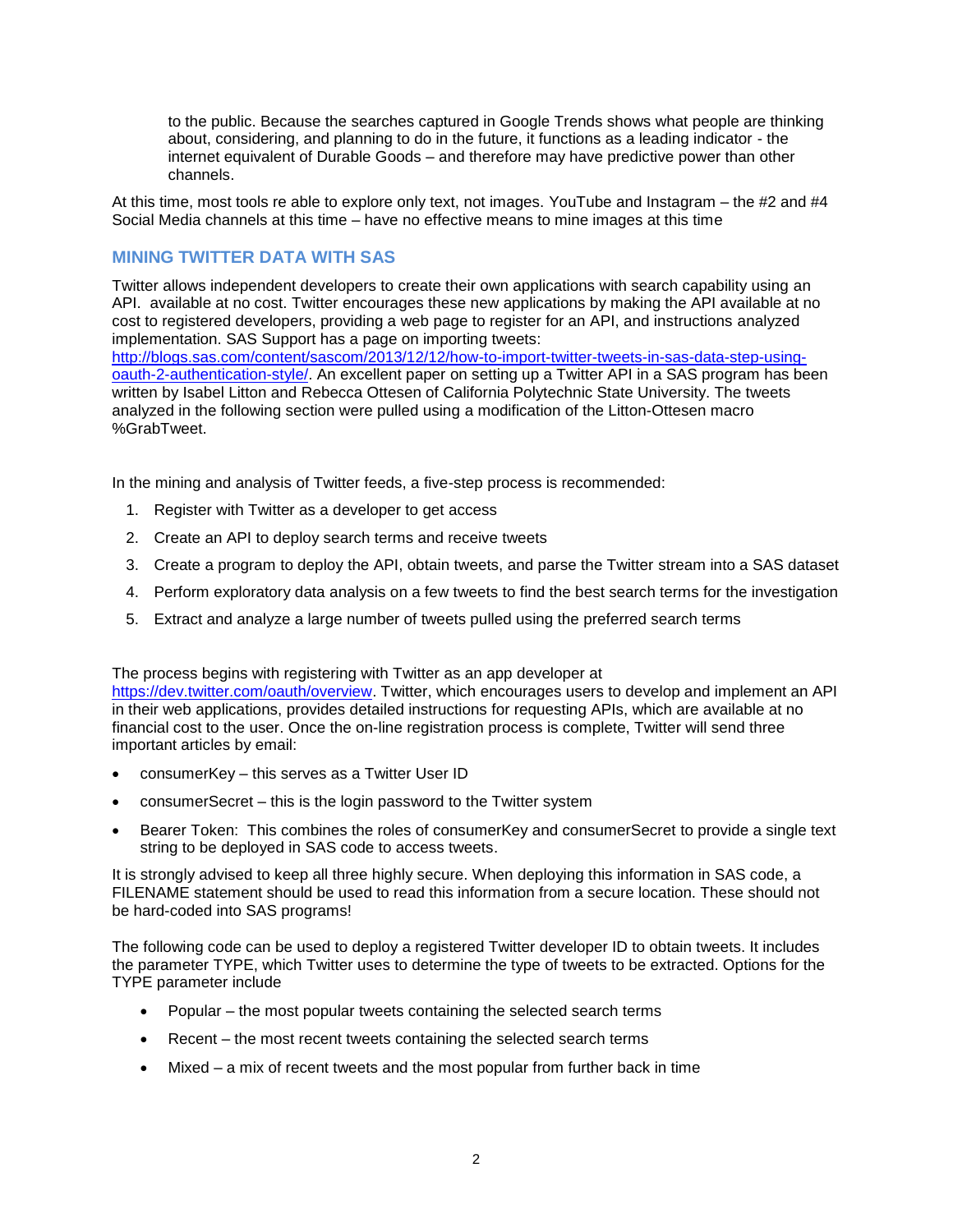```
The first part of the Twitter access macro sets macro parameters extracts up to 100 tweets
```

```
%MACRO grab tweet 100 (search term, type, target amount);
/* Location of the file with authentication information - edit this path */
filename auth "C:\dcorliss\SAS\Twitter\token.txt";
/* Location of the output file containing the tweets - edit this path */filename twtOut "C:\dcorliss\SAS\Twitter\Tweets.txt";
/*
    These parameters need to be set when accessing the GET search/tweets url:
   COUNT = number of tweets to grab
   TYPE = Popular, Recent, or Mixed
*/
%IF &target amount < 100 %THEN %LET num tweet =
%NRSTR(&count=)&target amount;
%ELSE %LET num tweet = %NRSTR(&count=100);
%LET type = %NRSTR(&result type=&type);
/* PROC HTTP to access the Twitter URL and write the output file */
PROC HTTP
  HEADERIN = authMETHOD = "qet" /* Deploy the specified search terms in the Twitter search API */
  URL = "https://api.twitter.com/1.1/search/tweets.json?q=&search_term&type&num_tweet"
   /* Write the output to the designated location as one long text string */
  OUT = twtOut:RUN;
```

```
%MEND;
```
While the text captured using the Twitter API is comma-delimited, there is no end of line marker: the text is transmitted as one continuous string: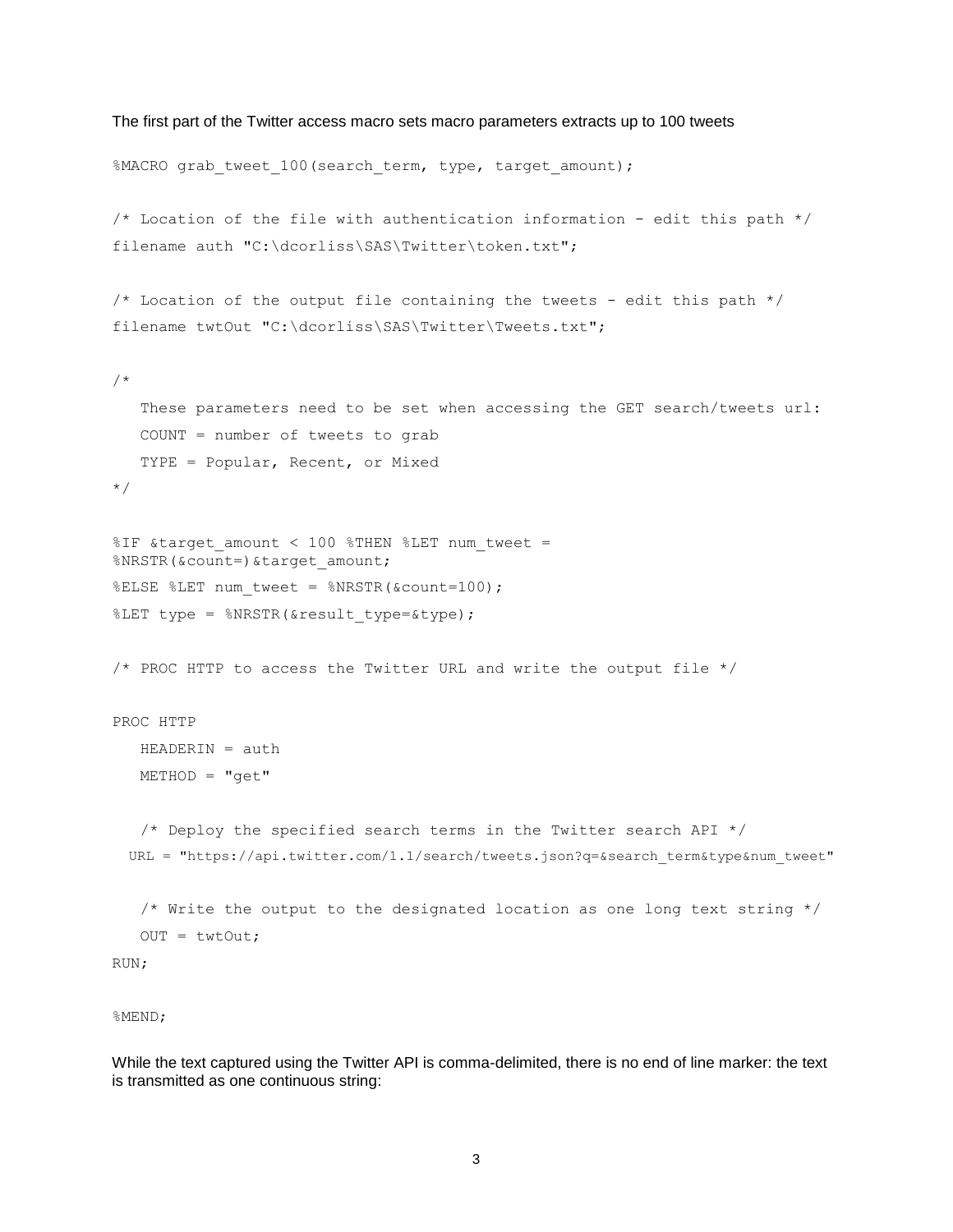| Tweets.txt - Notepad                                                                                                                                                                                                                                                                                                                                                                                                                                                                                                                                                                                                                                                                                                                                                                                                                                                                                                                                                                                                                                                                                                                                                                                                                                                                                                                                                                                                                                                                                                                                                                                                                                                                                                                                                                                                                                                                                                                                                                                                                                                                                                                                                                                                                                                                                                                                                                                                                                                                                                                                                                                                                                                                                                                                                                                                                                                                                                                                                                                                                                                                                                                                                                                                                                                                                                                                                                                                                                                                                                                                                                                                                                                                                                                                                                                                                                                                                                                                                                                                                                                                                                                                                                                                                                                                                                                                                                                                                                                                                                                                                                                                                                                                                                                                                                                                                                                                                                                                                                                                                                       | $\Box$ | $\mathsf{X}$  |
|------------------------------------------------------------------------------------------------------------------------------------------------------------------------------------------------------------------------------------------------------------------------------------------------------------------------------------------------------------------------------------------------------------------------------------------------------------------------------------------------------------------------------------------------------------------------------------------------------------------------------------------------------------------------------------------------------------------------------------------------------------------------------------------------------------------------------------------------------------------------------------------------------------------------------------------------------------------------------------------------------------------------------------------------------------------------------------------------------------------------------------------------------------------------------------------------------------------------------------------------------------------------------------------------------------------------------------------------------------------------------------------------------------------------------------------------------------------------------------------------------------------------------------------------------------------------------------------------------------------------------------------------------------------------------------------------------------------------------------------------------------------------------------------------------------------------------------------------------------------------------------------------------------------------------------------------------------------------------------------------------------------------------------------------------------------------------------------------------------------------------------------------------------------------------------------------------------------------------------------------------------------------------------------------------------------------------------------------------------------------------------------------------------------------------------------------------------------------------------------------------------------------------------------------------------------------------------------------------------------------------------------------------------------------------------------------------------------------------------------------------------------------------------------------------------------------------------------------------------------------------------------------------------------------------------------------------------------------------------------------------------------------------------------------------------------------------------------------------------------------------------------------------------------------------------------------------------------------------------------------------------------------------------------------------------------------------------------------------------------------------------------------------------------------------------------------------------------------------------------------------------------------------------------------------------------------------------------------------------------------------------------------------------------------------------------------------------------------------------------------------------------------------------------------------------------------------------------------------------------------------------------------------------------------------------------------------------------------------------------------------------------------------------------------------------------------------------------------------------------------------------------------------------------------------------------------------------------------------------------------------------------------------------------------------------------------------------------------------------------------------------------------------------------------------------------------------------------------------------------------------------------------------------------------------------------------------------------------------------------------------------------------------------------------------------------------------------------------------------------------------------------------------------------------------------------------------------------------------------------------------------------------------------------------------------------------------------------------------------------------------------------------------------------------------------|--------|---------------|
| File Edit Format View Help                                                                                                                                                                                                                                                                                                                                                                                                                                                                                                                                                                                                                                                                                                                                                                                                                                                                                                                                                                                                                                                                                                                                                                                                                                                                                                                                                                                                                                                                                                                                                                                                                                                                                                                                                                                                                                                                                                                                                                                                                                                                                                                                                                                                                                                                                                                                                                                                                                                                                                                                                                                                                                                                                                                                                                                                                                                                                                                                                                                                                                                                                                                                                                                                                                                                                                                                                                                                                                                                                                                                                                                                                                                                                                                                                                                                                                                                                                                                                                                                                                                                                                                                                                                                                                                                                                                                                                                                                                                                                                                                                                                                                                                                                                                                                                                                                                                                                                                                                                                                                                 |        |               |
| {"statuses":[{"created at":"Thu Jun 08 08:52:55 +0000 2017","id":872738196777426944,"id str":"872738196777426944","text":"@lsarsour You hate America & /<br>ars","url":null,"entities":{"description":{"urls":[]}},"protected":false,"followers_count":2013,"friends_count":2511,"listed_count":26,"created_at":"Wed<br>idebar fill color":"DDEEF6","profile text color":"333333","profile use background image":true,"has extended profile":false,"default profile":true,"defaul<br>"recent"},"source":"\u003ca href=\"http:\/\/twitter.com\/#!\/download\/ipad\"rel=\"nofollow\"\u003eTwitter for iPad\u003c\/a\u003e","in reply to status<br>ges\/themes\/theme1\/bg.png","profile background image url https":"https:\/\/abs.twimg.com\/images\/themes\/theme1\/bg.png","profile background tile":fal<br>guess whatAmerica is on to you and your sharia law promotion. Your Alinsky tactics are transparent.","truncated":false,"entities":{"hashtags":[],"sym<br>one":null,"geo enabled":true,"verified":false,"statuses count":1015,"lang":"en","contributors enabled":false,"is translator":false,"is translation enable<br>s":null,"translator type":"none"},"geo":null,"coordinates":null,"place":null,"contributors":null,"is quote status":false,"retweet count":1,"favorite coun<br>reply to user id":null,"in reply to user id str":null,"in reply to screen name":null,"user":{"id":1216957579,"id str":"1216957579","name":"Karen D. Scio<br>g.com\/profile_background_images\/799702831\/608c64c78f543cfda598bc9311553460.png","profile_background_image_url_https":"https:\/\/pbs.twimg.com\/profile<br>at": "Wed Jun 07 14:39:45 +0000 2017", "id":872463091677540353, "id str": "872463091677540353", "text": "Agree our schools are run by commies & traitors wh<br>n":"Libertarian Vice Presidential nominee, Best Selling Author, Youtube: https:\/\/t.co\/Cxln91HRMg WAR Now Radio: https:\/\/t.co\/WmcCUVjLrr","url":"htt<br>r":false,"is translation enabled":false,"profile_background_color":"222222","profile_background_image_url":"http:\/\/pbs.twimg.com\/profile_background_im<br>"place":null,"contributors":null,"is quote status":false,"retweet count":36,"favorite count":41,"favorited":false,"retweeted":false,"possibly sensitive":<br>reply to user id str":null,"in reply to screen name":null,"user":{"id":3290719405,"id str":"3290719405","name":"Maine4Trumpism","screen name":"Maine4Tru<br>s\/theme1\/bg.png","profile background image url https":"https:\/\/abs.twimg.com\/images\/themes\/theme1\/bg.png","profile background tile":false,"profil<br>k white men are most dangerous demographic, subscribe to primitive totalitaria\u2026 https:\/\/t.co\/r1CHYXsHsb","truncated":true,"entities":{"hashtags":<br>http:\/\/larrylockman.com","display url":"larrylockman.com","indices":[0,23]}]},"description":{"urls":[]}},"protected":false,"followers count":199,"frien<br>ink color":"DD2E44","profile sidebar border color":"000000","profile sidebar fill color":"000000","profile text color":"000000","profile use background i<br>7"andices": [95,107]}, {"screen name":"mainegop","name":"Maine GOP","id":22251316,"id str":"22251316","indices": [120,129]}, {"screen name":"gehrig38","nam<br>te of Maine \ud83c\udf32 (DM US WITH TIPS) #mepolitics #mepol Recently Featured on @TuckerCarlson & @infowars","url":"https:\/\/t.co\/iuS68vcV1X","entiti<br>/7fqZZBA1 normal.jpg","profile image url https":"https:\/\/pbs.twimg.com\/profile images\/872561048095784961\/7fqZZBA1 normal.jpg","profile banner url":"<br>nt":0,"favorited":false,"retweeted":false,"lang":"en"},{"created at":"Thu Jun 08 02:42:52 +0000 2017","id":872645070616489984,"id str":"87264507061648998<br>coggin County GOP. Put Maine Citizens First! #mepolitics Award-Winner! https:\/\/t.co\/CItRSg8f8N","url":"https:\/\/t.co\/PjLJES1nmp","entities":{"url":{<br>file background tile":false,"profile image url":"http:\/\/pbs.twimg.com\/profile images\/779527995501506560\/tqs6TWcE normal.jpg","profile image url http<br>."truncated":true,"entities":{"hashtags":[],"symbols":[],"user mentions":[],"urls":[{"url":"https:\/\/t.co\/r1CHYXsHsb","expanded url":"https:\/\/twitter,<br>ected":false,"followers count":199,"friends count":95,"listed count":9,"created at":"Wed Feb 19 03:09:53 +0000 2014","favourites count":51,"utc offset":-<br>color":"000000","profile use background image":false,"has extended profile":false,"default profile":false,"default profile image":false,"following":null,<br>[120,129]},{"screen_name":"gehrig38","name":"Curt Schilling","id":14945261,"id_str":"14945261","indices":[130,139]}],"urls":[{"url":"https:\/\/t.co\/NvM4<br>url":"https:\/\/t.co\/iuS68vcV1X","entities":{"url":{"urls":[{"url":"https:\/\/t.co\/iuS68vcV1X","expanded url":"http:\/\/mainefirstmedia.wordpress.com",<br>qZZBA1 normal.jpg","profile banner url":"https:\/\/pbs.twimg.com\/profile banners\/816402981851660288\/1496869729","profile link color":"ABB8C2","profile |        |               |
| 9091027914753,"id_str":"872639091027914753","text":"RT @WayneRoot: Agree our schools are run by commies & traitors who hate America & Christianit<br>$\left  \right $                                                                                                                                                                                                                                                                                                                                                                                                                                                                                                                                                                                                                                                                                                                                                                                                                                                                                                                                                                                                                                                                                                                                                                                                                                                                                                                                                                                                                                                                                                                                                                                                                                                                                                                                                                                                                                                                                                                                                                                                                                                                                                                                                                                                                                                                                                                                                                                                                                                                                                                                                                                                                                                                                                                                                                                                                                                                                                                                                                                                                                                                                                                                                                                                                                                                                                                                                                                                                                                                                                                                                                                                                                                                                                                                                                                                                                                                                                                                                                                                                                                                                                                                                                                                                                                                                                                                                                                                                                                                                                                                                                                                                                                                                                                                                                                                                                                                                      |        |               |
|                                                                                                                                                                                                                                                                                                                                                                                                                                                                                                                                                                                                                                                                                                                                                                                                                                                                                                                                                                                                                                                                                                                                                                                                                                                                                                                                                                                                                                                                                                                                                                                                                                                                                                                                                                                                                                                                                                                                                                                                                                                                                                                                                                                                                                                                                                                                                                                                                                                                                                                                                                                                                                                                                                                                                                                                                                                                                                                                                                                                                                                                                                                                                                                                                                                                                                                                                                                                                                                                                                                                                                                                                                                                                                                                                                                                                                                                                                                                                                                                                                                                                                                                                                                                                                                                                                                                                                                                                                                                                                                                                                                                                                                                                                                                                                                                                                                                                                                                                                                                                                                            |        | $\rightarrow$ |

**Figure 1: Raw Twitter Output**

The long text string must be parsed. The comma-delimited fields appear in the following order:

- Timestamp at creation of original tweet
- Tweet ID (a long integer, successive, and unique to the tweet)
- **Tweet text**
- Twitter coded User ID
- User actual name
- User screen name (Twitter "handle")
- Location of user as registered on the Twitter account
- Timestamp for the creation of the Twitter account
- Language in which the tweet is written
- Retweet indicator

Code for parsing the tweets should be inserted into the macro. While the Twitter API is limited to 100 tweets, large quantities can be obtained by writing a macro to loop through repeated iterations of Twitter extraction.

#### **ANALYSIS OF HATE SPEECH IN TWITTER DATA**

To perform analysis, it is recommended first to perform exploratory data analysis on a small number of tweets, examining individual tweets, to identify search terms yielding tweets best suited to the desired analysis. For example, in extracting hate tweets, it is found the search terms Sharia, America, and Hate produce a very pure stream of anti-Muslim hate speech.

Once a substantial body of tweets has been extracted, the time series of the number of tweets per day can be compared to either a list of discrete events or event counts. Many different methods of time series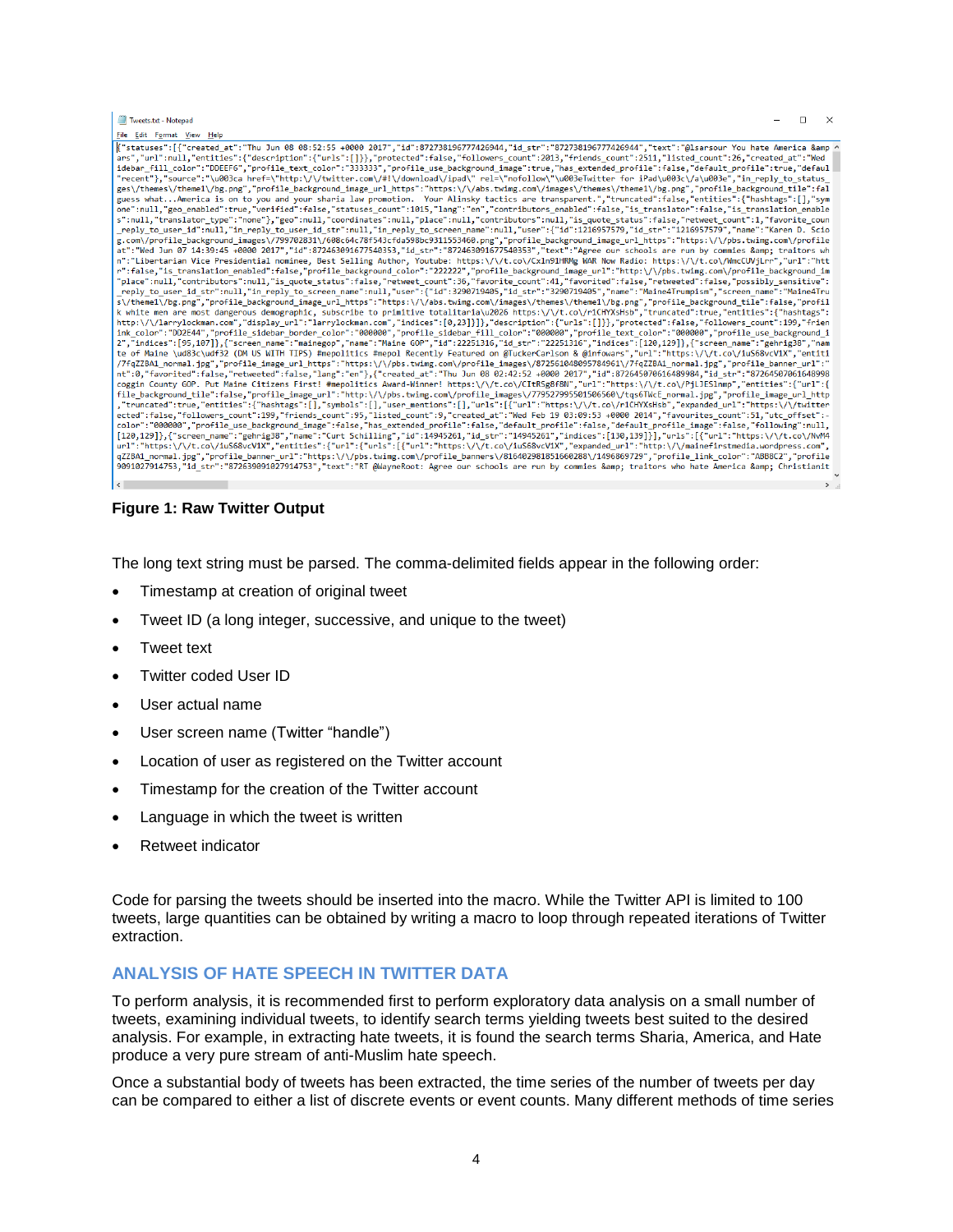analysis can be used investigate the hypothesized relationship between hate speech and subsequent violence against persons targeted by the speech. (Note: readers inexperienced in the analysis of hate speech are strongly cautioned regarding the use of language in this analysis. In order to analyze the harm of hate speech, the associated risks, and target appropriate responses, this paper deals with some of the very worst things human beings are capable of writing and saying.)

Tweets are characterized by sharp, short-term spikes in the time series of search term counts. For example:



**Figure 2: Time Series of Extracted Twitter Data**

While the search term "Sharia" is strongly associated with hate speech, other terms can be searched as well, with similar results. Exploratory data analysis reveals the combination of terms "Sharia", "America" and "Hate" produce a very pure stream of hate speech: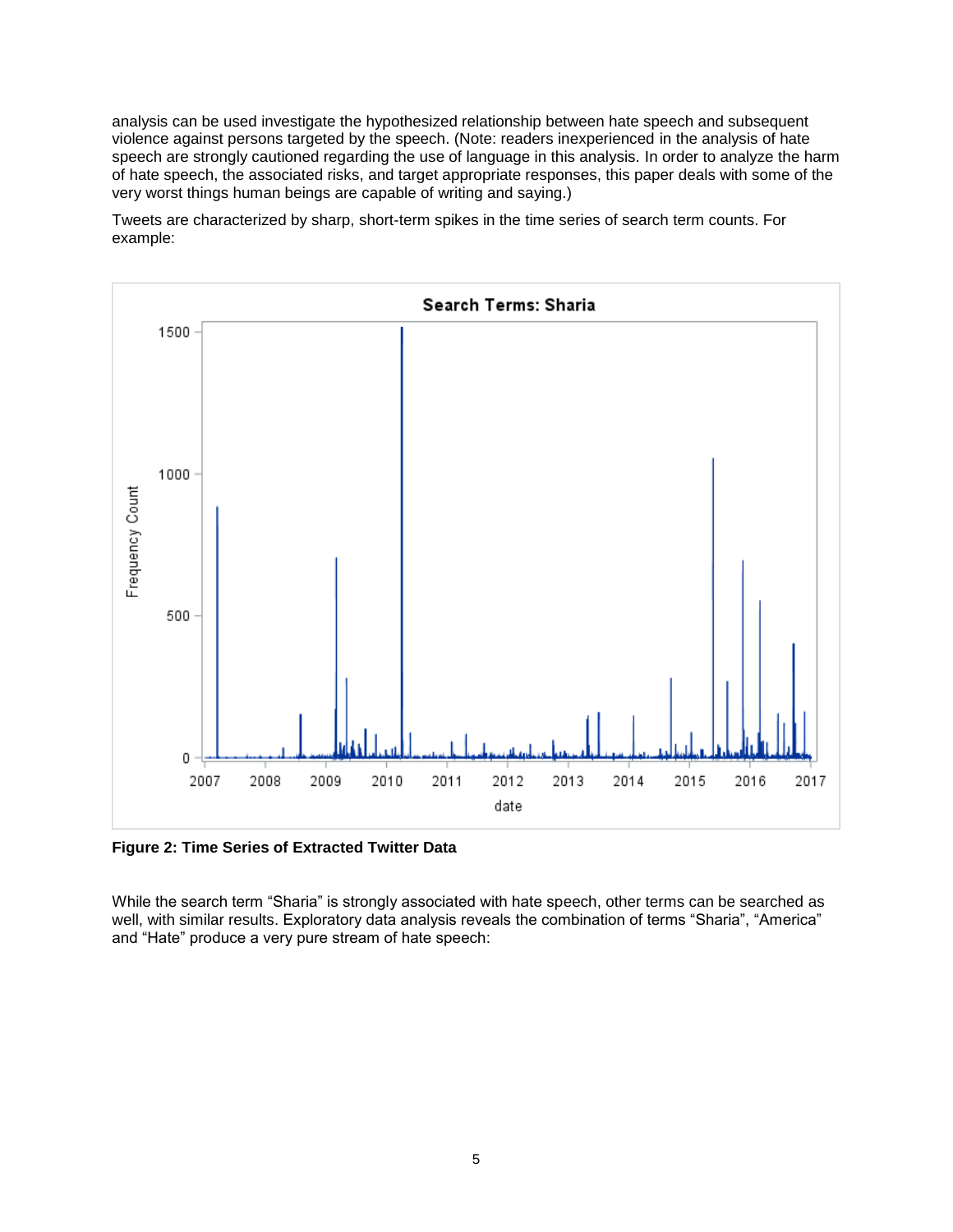|                  | created at 1                   | tweet id           | text                                                                                                                                                         | user id         | name                    | screen name       | location            |
|------------------|--------------------------------|--------------------|--------------------------------------------------------------------------------------------------------------------------------------------------------------|-----------------|-------------------------|-------------------|---------------------|
|                  | Thu Jun 08 08:52:55 +0000 2017 | 872738196777426944 | @Isarsour You hate America &:<br>support Sharia here. Your time will come.                                                                                   | 1223623118      | Michael Frwin           | michaeloferwins   | Califomia, USA      |
| $\overline{2}$   | Thu Jun 08 03:52:00 +0000 2017 | 872662466714624001 | RT @LMARocks: @Isarsour Not a hate<br>crime, and guess whatAmerica is on to 4223111532<br>vou and vour sharia law promotion. Your<br>Alinsky tactics are tr\ |                 | <b>PorkChop Express</b> | China is here     | Wing Kong Exchange  |
| 3                | Mon Feb 23 03:30:48 +0000 2009 | 872660605043449856 | RT @WayneRoot: Agree our schools<br>are run by commies & traitors who<br>hate America &: Christianity? What<br>exactly do you call this? \nhttp              | 1216957579      | Karen D. Scioscia       | <b>KDScinscia</b> |                     |
| 4                | Wed May 06 21:43:22 +0000 2009 | 872645595068067840 | RT @lockman4mehouse: Many \"new<br>Mainers\" hate America                                                                                                    | 3290719405      | Maine4Trumpism          | Maine4Trump       | #ME02 Moscow. Maine |
| 5                | Wed Feb 19 03:09:53 +0000 2014 | 872598556640780291 | #NewRelease \n\nMaine's Refugee<br>Community: The Best And The Brightest 816402981851660<br>\n\nhttps:\/\/t.co\/NvM4koRXXR\n\n<br>#mepolitics @mainegop @    |                 | Maine First Media       | MaineFirst Media  | Waterville, ME      |
| 6                | Thu Jun 08 02:42:52 +0000 2017 | 872645070616489984 | RT @lockman4mehouse: Many \"new<br>Mainers\" hate America                                                                                                    | 779527044287848 | Androscoggin GOP        | AndroGOP          | Maine, USA          |
| 7                | Wed Feb 19 03:09:53 +0000 2014 | 872598556640780291 | #NewRelease \n\nMaine's Refugee<br>Community: The Best And The Brightest 816402981851660<br>\n\nhttps:\/\/t.co\/NvM4koRXXR\n\n<br>#mepolitics @mainegop @    |                 | Maine First Media       | MaineFirst Media  | Waterville, ME      |
| 8                | Thu Jun 08 02:19:06 +0000 2017 | 872639091027914753 | RT @WayneRoot: Agree our schools<br>are run by commies & traitors who<br>hate America &: Christianity? What<br>exactly do you call this? \nhttp              | 2937854619      | Sammie Snickers         | Sammie Snickers   |                     |
| 9                | Wed May 06 21:43:22 +0000 2009 | 872610362209837056 | RT @lockman4mehouse: Many \"new<br>Mainers\" hate America                                                                                                    | 816402981851660 | Maine First Media       | MaineFirstMedia   | Waterville, ME      |
| 10 <sup>10</sup> | Wed Feb 19 03:09:53 +0000 2014 | 872598556640780291 | #NewRelease \n\nMaine's Refugee<br>Community: The Best And The Brightest 816402981851660<br>\n\nhttps:\/\/t.co\/NvM4koRXXR\n\n<br>#mepolitics @mainegop @    |                 | Maine First Media       | MaineFirst Media  | Waterville, ME      |
| 11               | Thu Jun 08 00:24:21 +0000 2017 | 872610213991501828 | Many \"new Mainers\" hate America                                                                                                                            | 2351033034      | Lany Lockman            | lockman4mehouse   |                     |
| 12               | Wed Jun 07 23:38:02 +0000 2017 | 872598556640780291 | #NewRelease \n\nMaine's Refugee<br>Community: The Best And The Brightest 816402981851660<br>\n\nhttps:\/\/t.co\/NvM4koRXXR\n\n<br>#mepolitics @mainegop @    |                 | Maine First Media       | Maine First Media | Waterville, ME      |

**Figure 3: Parsed Hate Tweets** 

Reflecting the sort duration and often highly reactive nature of the Twitter channel, other hate speech search can show similar results.



**Figure 4: Comparison of Hate Tweets With Different Targets**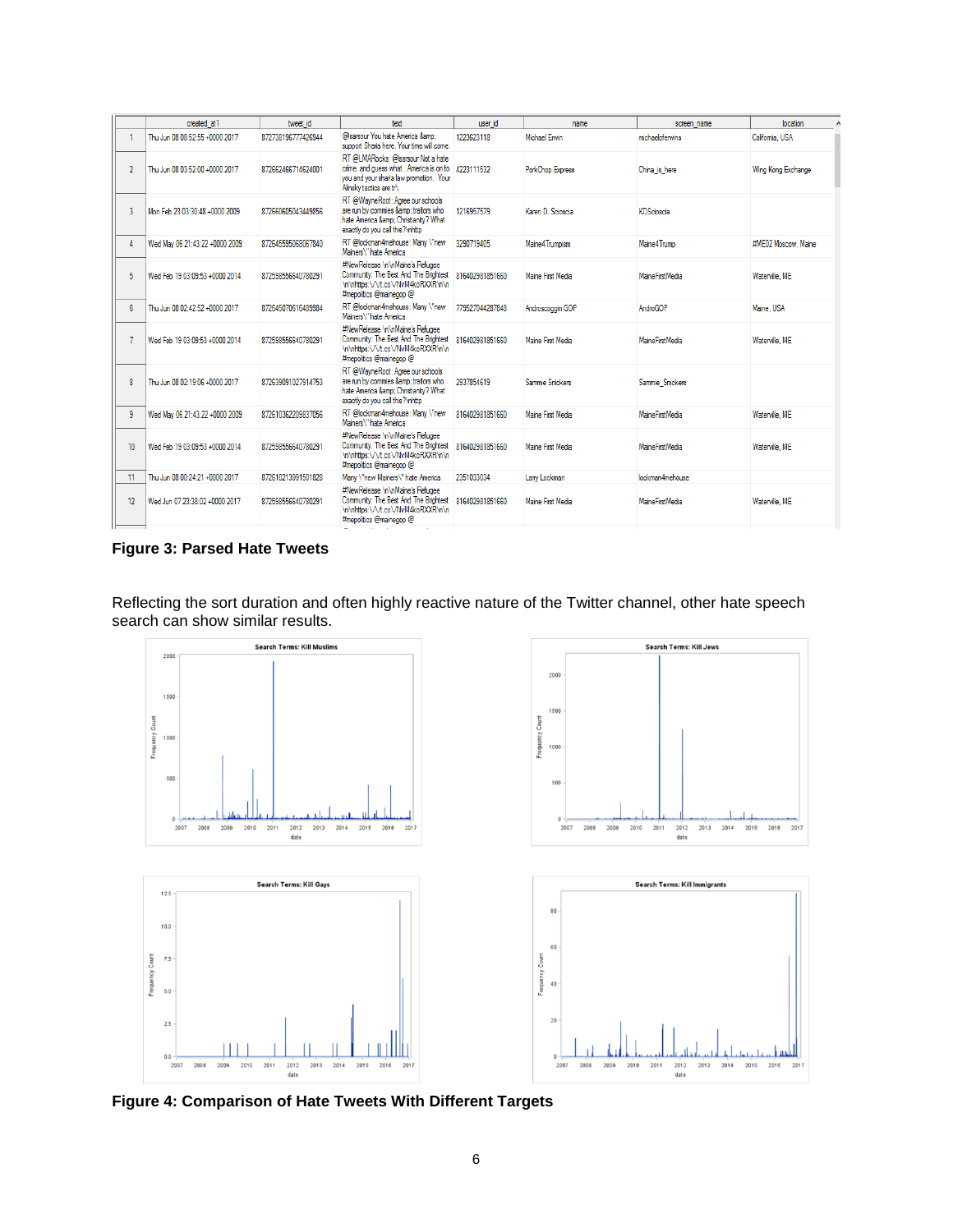In this analysis, spikes in Twitter data are not seen to closely precede attacks on minorities and other groups targeted by violence. A highly reactive pattern is seen instead, with sharp spikes in hate speech following terrorist attacks. The size of these spikes may be predictive of the degree to which reprisal attacks are seen.



**Figure 5: Reactive Tweets – A Lagging Indicator**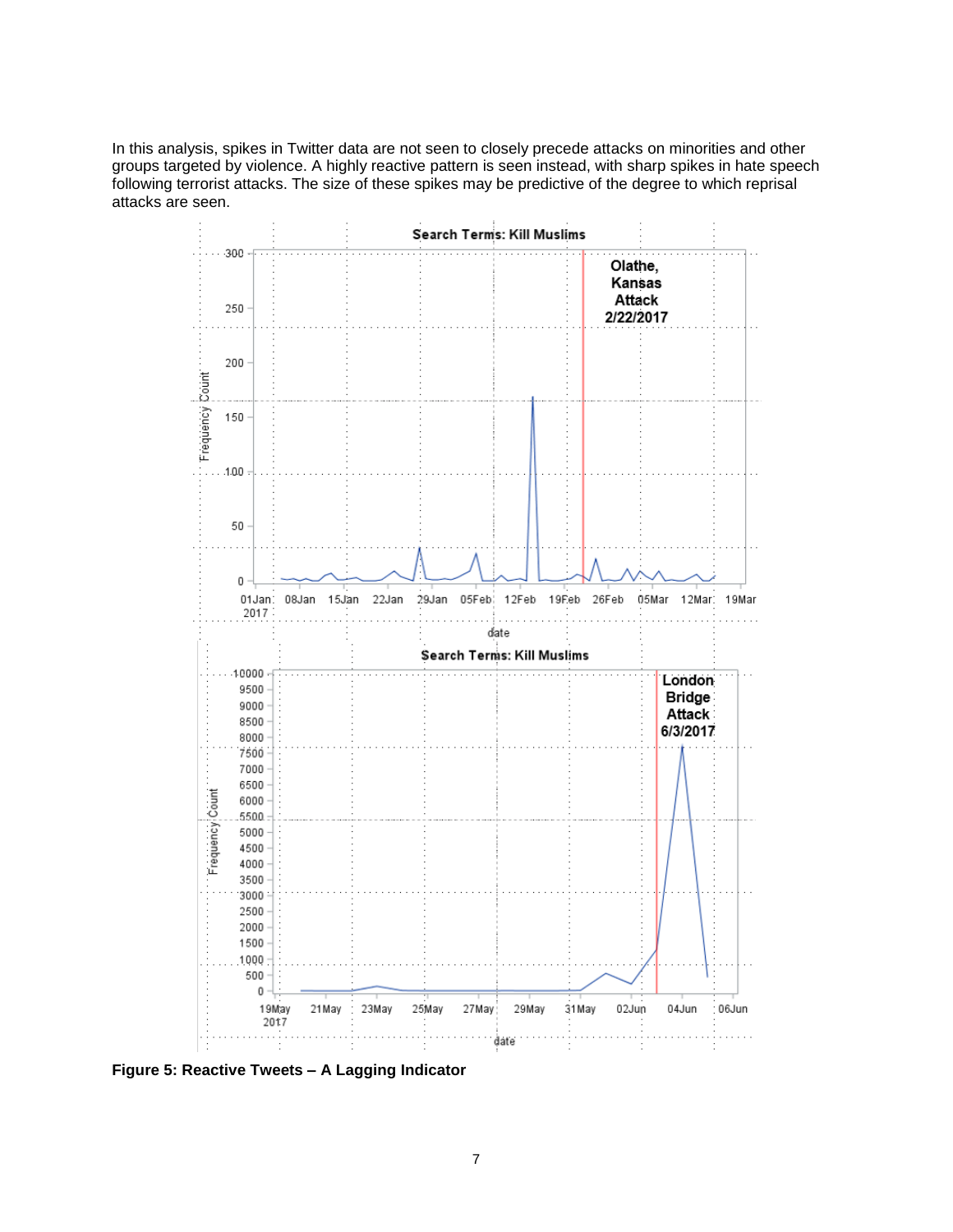

Contrasting with the time series pattern of hate speech in Twitter, preliminary evidence may indicate peaks in hate speech search terms in Google Trends can precede attacks on targeted groups. More data and analysis are need to investigate this.

#### **CONCLUSIONS**

Social media data can be matched to event data for time series analysis using a wide variety of methods. Because data can be mined and analyzed at high volume, analytic methods optimized for big data methods may be necessary.

Different social media channels have particular characteristics which should be remembered when selecting sources for analysis:

- Twitter: a short-duration lagging medium, highly reactive to new events. In the case of hate speech, it may be predictive of reprisal attacks
- Facebook is a medium-term channel with extended conversation threads. A general lack of access to data due to Facebook privacy terms limits its use in time series analysis on in-house threads.
- Google Trends functions as a leading Indicator, much like a Social Media equivalent of Durable Goods. Google Trends data may be predictive of subsequent events.
- YouTube and Instagram the #2 and #3 social media channels as of this writing, offer no effective means to mine images at this time

Twitter data can be mined and analyzed at high volume. Consequently, Analytics methods optimized for big data methods may be necessary. Initial analysis of Hate Crimes with social media data shows promise but better crime data is needed.

# **REFERENCES**

Isabel Litton and Rebecca Ottesen, 2013, WUSS

# **CONTACT INFORMATION**

Your comments and questions are valued and encouraged. Contact the author at: